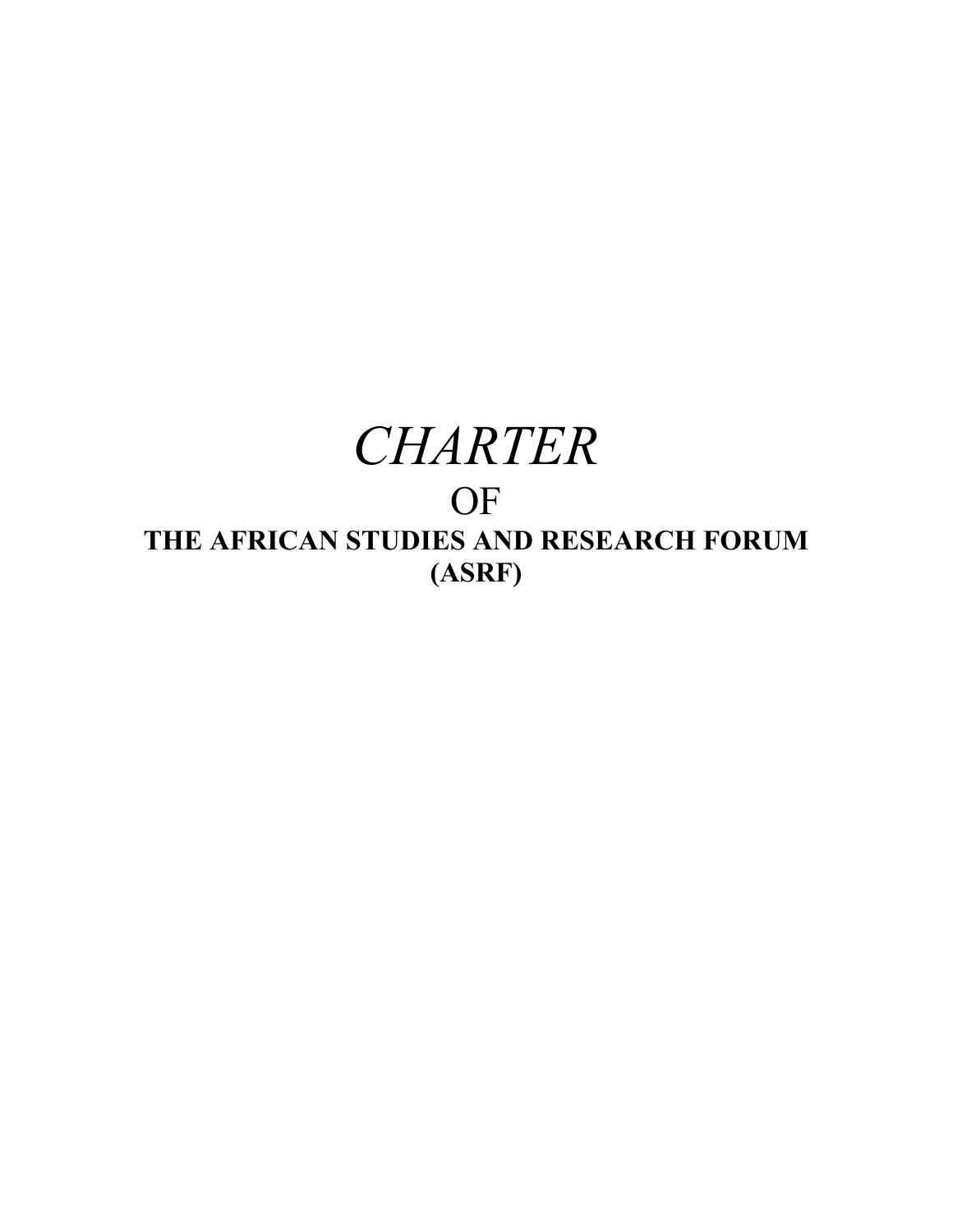## **ARTICLE I THE NAME OF THE ORGANIZATION**

Sec.1: The organization shall be named and styled the "African Studies and Research Forum (ASRF)."

# **ARTICLE II HEADQUARTERS**

- Sec. 1: Corporate Headquarters: The corporate headquarters of the organization shall be located in the State of Michigan.
- Sec. 2: Administrative Headquarters: The administrative headquarters shall be located in the city and state of the United States where the incumbent President of the organization is resident.

# **ARTICLE III OBJECTIVES**

- Sec. 1: To provide an intellectual forum for discussing and designing solutions for the various challenges facing Africa, and other developing countries with related characteristics.
- Sec. 2: To serve as an anchor in sponsoring the conduct of research and publication about Africa, and developing countries with related characteristics.
- Sec. 3: To serve as a forum for teaching Americans about Africa.
- Sec. 4: To promote the integration of African Studies into mainstream curricula, Study Abroad initiatives to Africa, and conferences/symposia that promote excellence in education on Africa.
- Sec. 5: To promote research collaboration between and among Africanist scholars resident in the United States and various African states.
- Sec. 6: To undertake various projects that are designed to promote education in Africa.

## **ARTICLE IV MEMBERSHIP**

Sec. 1: Membership in the organization shall be open to anyone who has research and teaching interests in Africa, and related developing areas.

# **ARTICLE V INSTITUTIONS**

## Sec. 1: **The Forum**:

- Sec. 1.1: It shall be composed of all of the members of the organization, who are in good standing (current in the payment of annual dues).
- Sec. 1.2: It shall be the highest decision-making body of the organization.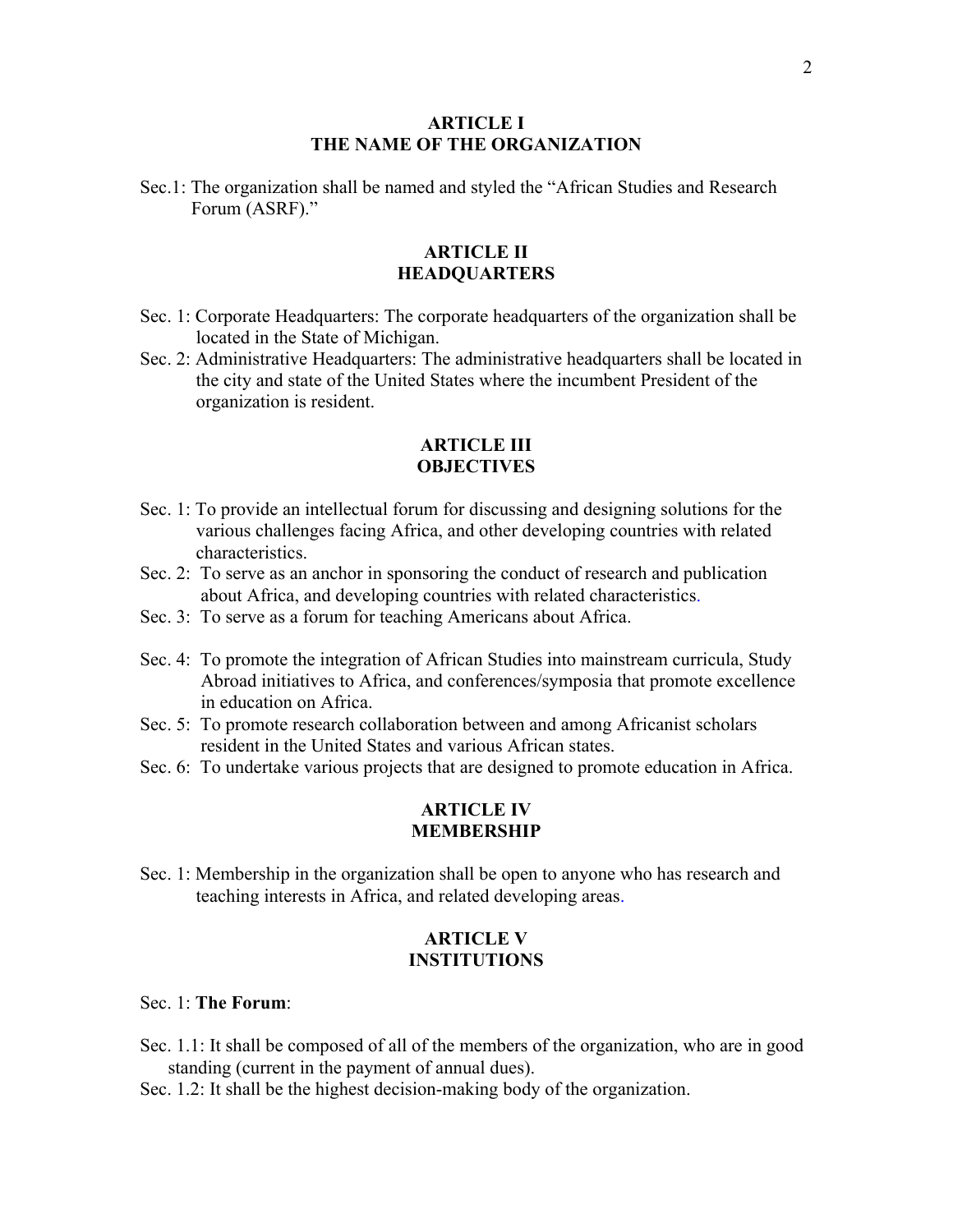- Sec. 1.3: It shall elect the officers of the organization.
- Sec. 1.4: It shall remove from office any officer who violates the Charter of the organization.
- Sec. 1.5: It shall approve the activities and projects of the organization.
- Sec. 1.6: It shall approve the organization's annual budget.
- Sec. 1.7: It shall have the power to amend the Charter of the organization.

## Sec. 2: **The Executive Committee**:

- Sec. 2.1: It shall comprise the elected officers and the chairs of the various standing Committees.
- Sec. 2.2: It shall conduct the day to day affairs of the organization.
- Sec. 2.3: It shall formulate activities and projects and submit them to the Forum for its Review and approval.
- Sec. 2.4: It shall formulate the annual budget of the organization and submit it to the Forum for its review and approval.
- Sec. 2.5: It shall approve the chairs and members of the various standing committees of the organization, who are nominated by the President of the Association.
- Sec. 2.6: It shall perform any other responsibility that is assigned by the Forum.

# Sec. 3: **THE STANDING COMMITTEES**

## Sec. 3.1: **The Awards Committee**:

- Sec. 3.1.1: It shall be composed of a chair and members.
- Sec. 3.1.2: It shall select the recipients of the organization's various awards based on the criteria established for each of them.
- Sec. 3.1.4: It shall review any proposals for new awards from members of the Forum and submit its recommendations to the Executive committee or Forum for a vote.

#### Sec. 3.2: **The Projects Committee**:

- Sec. 3.2.1: It shall comprise a chair and members.
- Sec. 3.2.2: It shall be responsible for the development of projects for the organization.
- Sec. 3.2.3: It shall be responsible to administer all projects of the organization.

#### Sec. 3.3: **The Research and Publication Committee**:

- Sec. 3.3.1: It shall be composed of the organization's Director of Research and Publications as chair along with members.
- Sec. 3.3.2: It shall formulate plans for research projects to be undertaken by the organization.
- Sec. 3.3.3: It shall be responsible for planning and coordinating all of the organization's research conferences.
- Sec. 3.3.4: It shall facilitate collaboration for the development of proposed panels and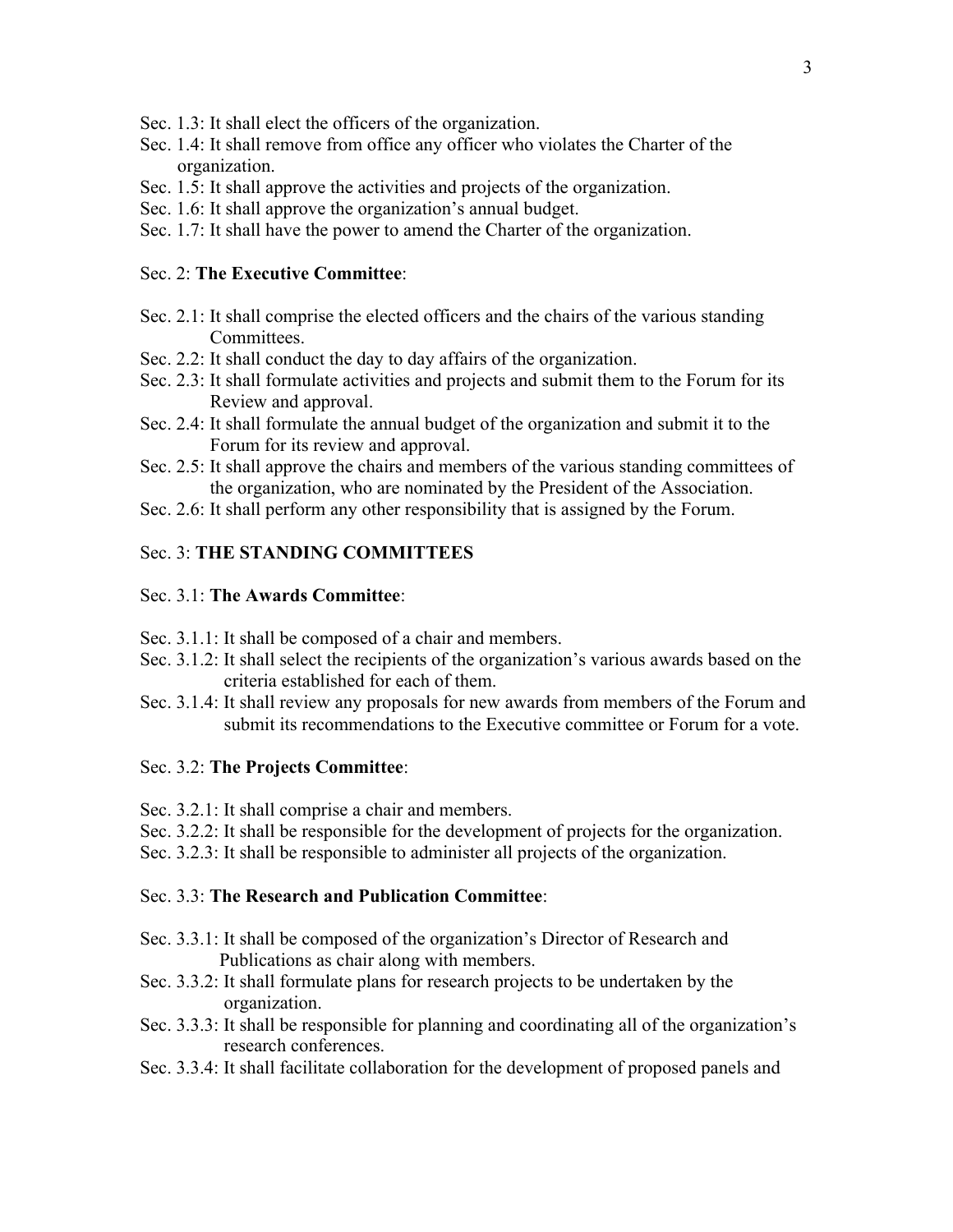special presentations by members at the annual conference of the Association . of Third World Studies (ATWS).

# **ARTICLE VI OFFICERS AND DUTIES**

## Sec. 1: **President**

- Sec. 1.1: She/He shall the be the chief executive and administrative officer of the Organization.
- Sec. 1.2: She/He shall preside over the meetings of the Forum and the Executive Committee.
- Sec. 1.3: She/He shall formulate the agenda for the meetings of the Executive Committee and the Forum.
- Sec. 1.4: She/He shall appoint the chairs (with the exception of the chair of the Research and Publications Committee) and the members of the various standing and ad hoc committees with the approval of the Executive Committee.
- Sec. 1.6: She/He shall serve as the liaison between the organization and the Association of Third World Studies and other organizations.
- Sec. 1.7: She/He shall provide an annual report on the state of the organization to the Forum.
- Sec. 1.8: She/He shall submit proposals for the advancement of the organization to the Forum and the Executive Committee from time to time.

## Sec. 2: **Vice President**

- Sec. 2.1: She/He shall assume the presidency of the organization in the cases of the resignation, impeachment or inability to serve of the President of the organization.
- Sec. 2.2: She/He shall coordinate the activities of the standing and ad hoc committees of the organization.
- Sec. 2.3: She/He shall perform other functions to be assigned by the President of the organization not delegated to the President under this Charter.

#### Sec. 3: **Executive Secretary**:

- Sec. 3.1: She/He shall be the chief custodian of all records of the organization.
- Sec. 3.2: She/He shall be responsible for the recording and dissemination of the minutes of the meetings of the Forum and the Executive Committee.
- Sec. 3.3: She/He shall be responsible for the dissemination of the agendas for the meetings of the Forum and Executive Committee.
- Sec. 3.4: She/He and the President shall be responsible for the correspondences of the organization.
- Sec. 3.5: She/He shall be responsible for the electronic publication of the organization's quarterly newsletter.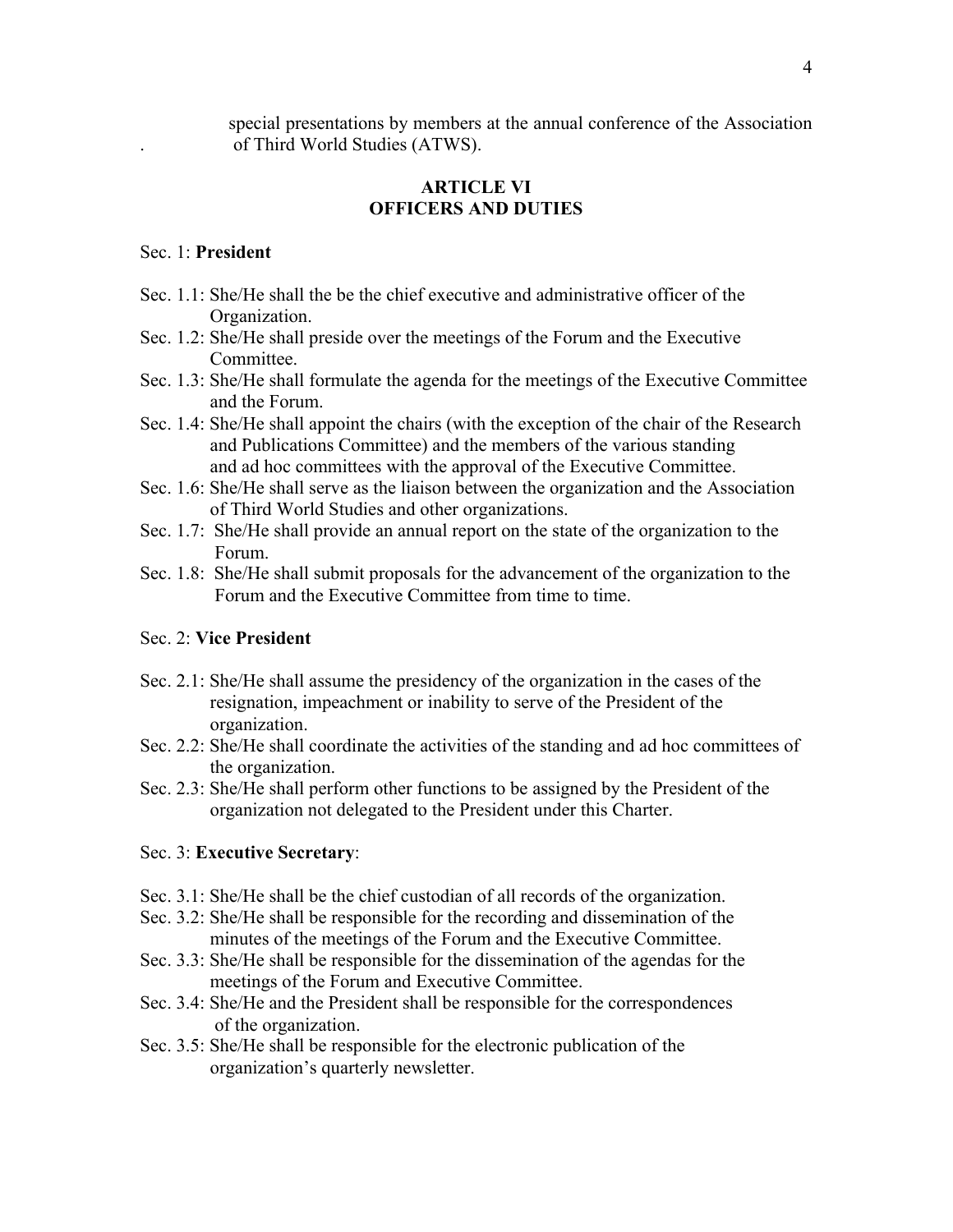## Sec. 4: **Director of Research and Publications**:

- Sec. 4.1: She/He shall serve as the chair of the organization's standing committee on Research and Publications.
- Sec. 4.2: She/He shall be responsible for the dissemination of information concerning publications by the members of the organization, and research opportunities.
- Sec. 4.3: She/He shall provide leadership for the development of ideas and plans for research and publication activities to be undertaken by the organization.
- Sec. 4.4:She/He shall provide leadership in facilitating collaboration for the development of proposed panels presentations by members for the annual meeting of the Association of Third World Studies.

# Sec. 5: **Treasurer**

- Sec. 5.1: She/He shall be the chief financial officer of the organization.
- Sec. 5.2: She/He shall be responsible for the collection of the annual dues and others.
- Sec. 5.3: She/He shall deposit all money of the organization in a bank to be approved by the Forum.
- Sec. 5.4: She/He shall make quarterly and annual financial reports to the Executive Committee and the Forum respectively.

# **ARTICLE VII MEETINGS**

## Sec. 1: **The Forum**:

- Sec. 1.1: The Time of Meeting: The Forum shall meet once a year at a time and place to to be decided by the Forum.
- Sec. 1.2: Quorum: A simple majority of the members in good standing shall constitute a quorum for the conduct of the business of the organization.
- Sec. 1.3: Voting: All decisions shall be made by a simple majority of the members in good standing, except in the cases of impeachment and the amendment of the Charter (a two-third majority of the members in good standing shall be required).

#### Sec. 2: **The Executive Committee**:

- Sec. 2.1: The Time of Meeting: The time of meeting of the Executive Committee shall be decided by the committee.
- Sec. 2.2: Quorum: A simple majority of the members of the Executive Committee in good standing shall constitute a quorum.
- Sec. 2.3: Voting: All decisions shall be made by a simple majority.

## Sec. 3: **Standing Committees**:

Sec. 3.1: The Time of Meeting: The various standing committees shall decide their own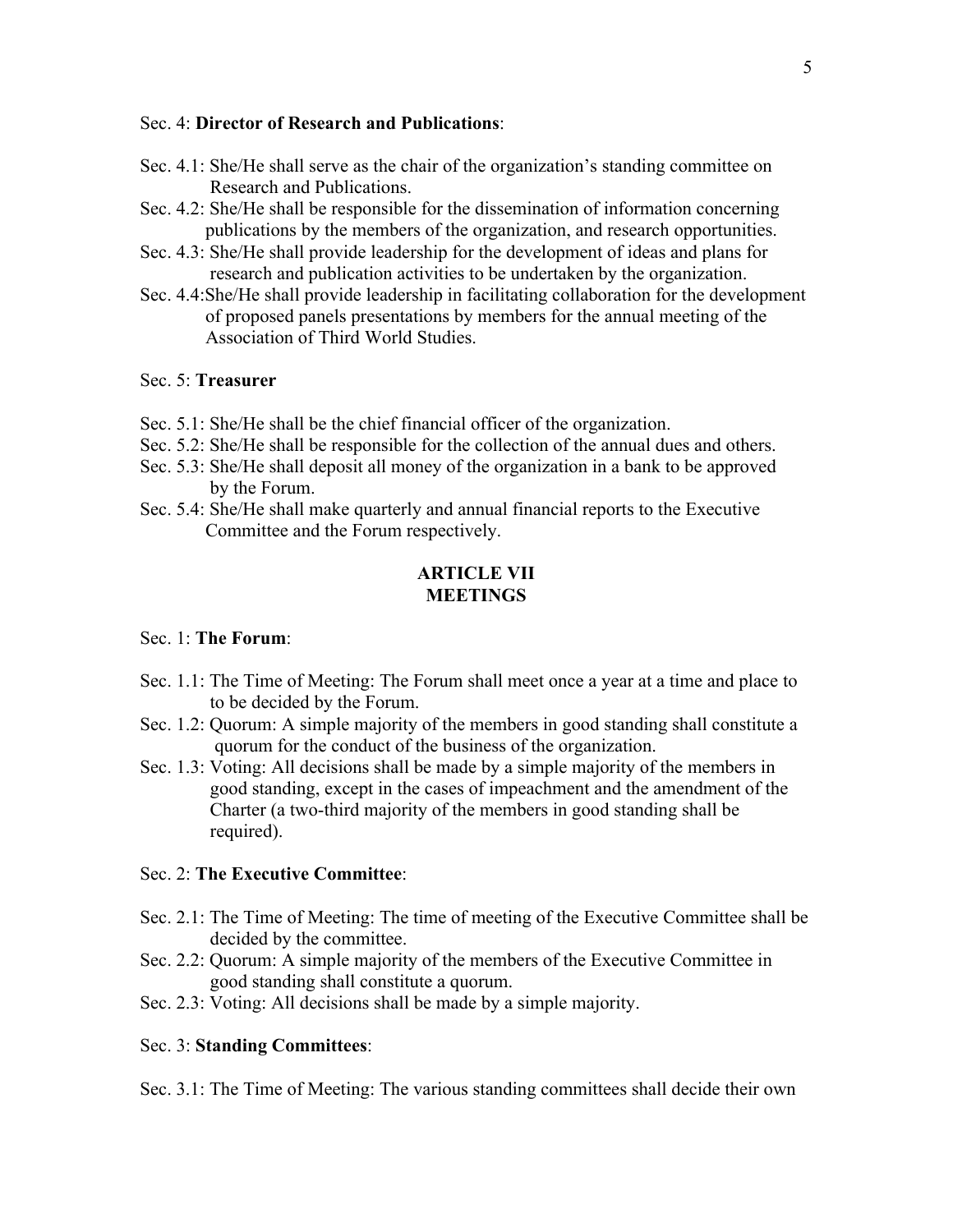meeting times.

- Sec. 3.2: Quorum: A simple majority of the members of the various committees shall constitute a quorum for the conduct of business.
- Sec. 3.3: Voting: All decisions of the various committees shall be made by simple majority of their members.

# **ARTICLE VIII ORGANIZATIONAL AWARDS**

- Sec. 1: "The Excellence in Research Award": Each year, the organization shall present its "Excellence in Research Award" to its members who have excelled in scholarship evidenced by publications, based on the criteria for the award.
- Sec. 2:"The Excellence in Artistry and Performance Award: Each year, the organization shall present its "Excellence in Artistry and Performance Award" to its members who have excelled in the arts and music, based on the criteria for the award.
- Sec. 3: "The Udogu Award:" Each year the organization shall present the "Udogu Award" to a member or non-member, who has made invaluable contributions to Africa in the areas of scholarship and humanitarian service, based on the criteria for the award.
- Sec. 4: The Presidential Award: Each year, the Organization shall present the " "Presidential Award" to members and non-members, who have made outstanding contributions to the organization, the African Continent and the African Diaspora, based on the criteria established for the award.

# **ARTICLE IX FINANCIAL MATTERS**

- Sec. 1: The Annual Budget: The Executive Committee shall formulate and present the annual budget of the organization to the Forum for its review and approval.
- Sec. 2: Membership Dues: The Forum shall establish the amount of the annual member ship dues for the organization in both the regular and student categories.
- Sec. 3: The Depositing of Funds: All funds of the organization shall be deposited by the Treasurer in the account or accounts of the organization in a bank or banks approved by the Forum.
- Sec. 4: The Withdrawal of Funds: Funds from the organization's account or accounts shall be made based on the annual budget approved by the Forum or emergency allotment approved by the Executive Committee acting on behalf of the Forum.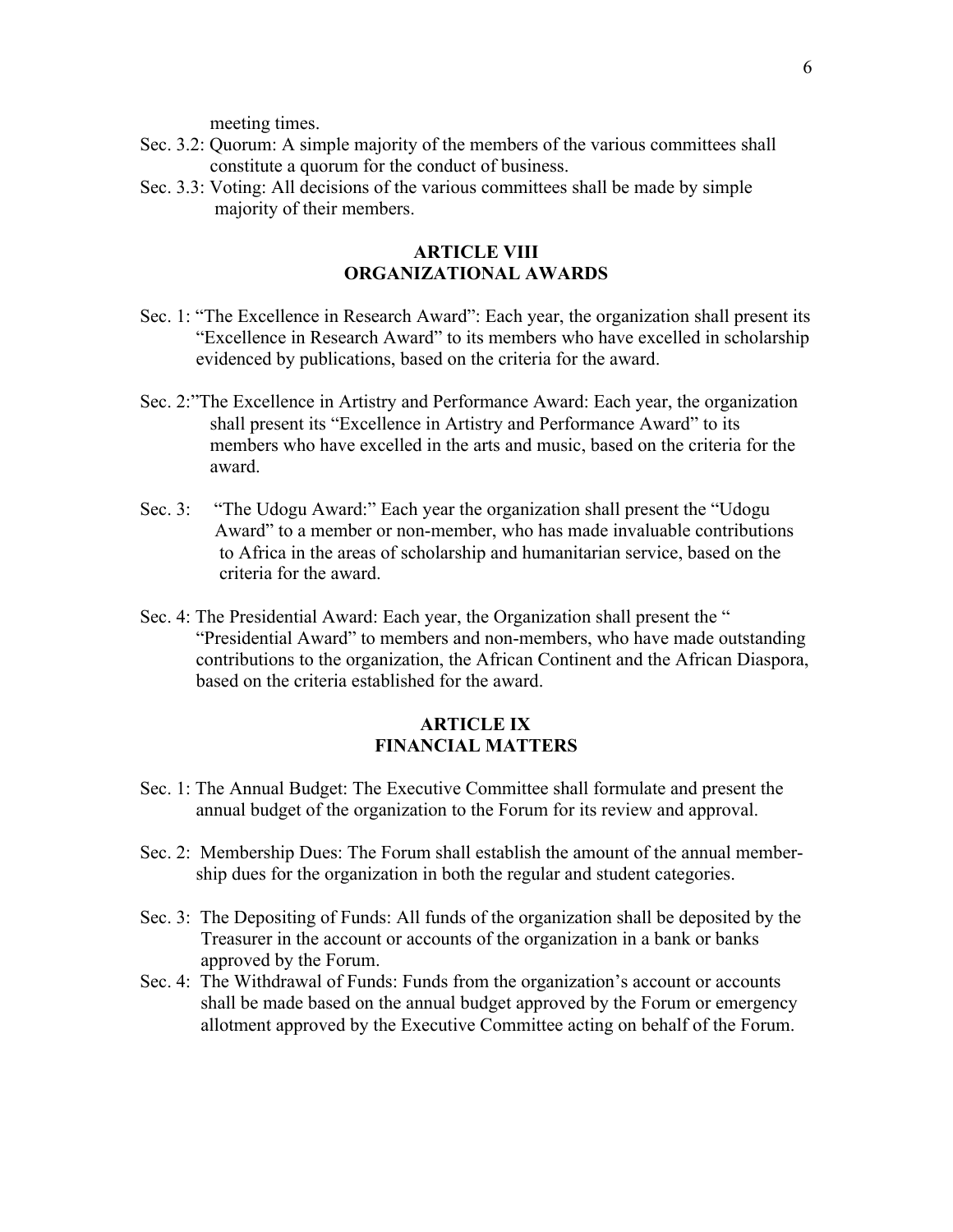## **ARTICLE X ELECTIONS AND TENURE OF OFFICE**

- Sec. 1: Elections: The election of the officers of the organization shall be conducted by an Ad hoc elections commission to be appointed by the President of the organization with the approval of the executive Committee. Voting shall be done by secret ballot based on a process to be designed by the ad hoc election committee.
- Sec. 2: Tenure of Office: The officers of the organization shall serve for a two year term. No officer may serve more than two terms in the same position.

# **ARTICLE XI RESIGNATION AND THE REMOVAL OF AN OFFICER**

- Sec. 1: Resignation: In the case of the resignation of the President of the organization, the Vice President shall assume the functions of the presidency and complete the remaining term of office. If any other officer resigns prior to the expiration of her or his term, the President of the organization shall appoint a replacement with the approval of the Executive Committee. The replacement shall complete the unexpired term.
- Sec. 2: The Removal of an officer: An officer of the organization may be removed from office prior to the expiration of her or his term, if she or he embezzles the organization's funds, engages in unethical conduct that brings the organization in disrepute or commit any other offense in violation of the letter or spirit of the organization. In such cases, the vacancies created shall be filled as stipulated in Section 1 of this Article.

# **ARTICLE XII AMENDMENT**

- Sec. 1: Any member of the organization in good standing can propose an amendment to the Charter. The proposed amendment must be sent in writing via a e-mail, the regular mail, fax, etc. to the Executive Secretary of the organization, no less than 60 days prior to the annual meeting of the Forum.
- Sec. 2: The Executive Secretary shall disseminate the proposed amendment to the members of the organization.
- Sec. 3: The Forum shall consider the amendment at its annual meeting. In order to pass, a proposed amendment must receive an affirmative vote of two-thirds of the members of the organization in good standing.